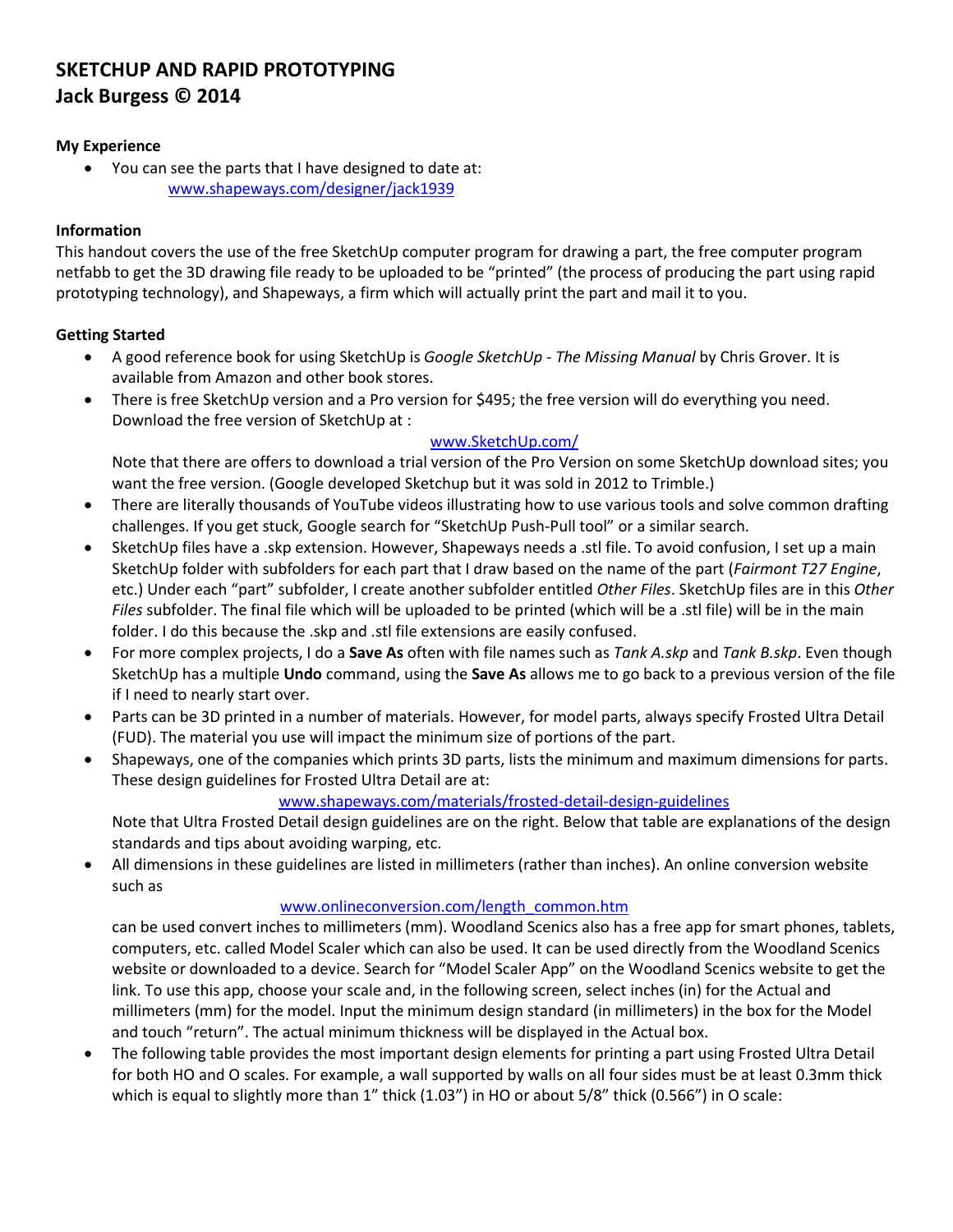| <b>Design Standard</b>  | Millimeter (mm)  | <b>HO Prototype Inches</b> | O Prototype Inches |
|-------------------------|------------------|----------------------------|--------------------|
| Min Wall Supported (1)  | $0.3 \text{ mm}$ | 1.03 inches                | .566 inches        |
| Min Wall Free (2)       | $0.6$ mm         | 2.05 inches                | 1.13 inches        |
| Min Wire Supported (3)  | $0.6$ mm         | 2.05 inches                | 1.13 inches        |
| Min Wire Free (4)       | $0.8$ mm         | 2.74 inches                | 1.51 inches        |
| Min Wire Free (5)       | $1.0 \text{ mm}$ | 3.42 inches                | 1.89 inches        |
| Min Embossed Detail (6) | $0.1$ mm         | 0.34 inches                | 0.19 inches        |

(1) This is the minimum wall thickness where the wall is supported on all four sides

(2) This is the minimum thickness for an unsupported wall

- (3) This is the minimum thickness of a "wire" which doesn't bear any weight but is supported on both ends.
- (4) This is the minimum thickness of a "wire" which extends out from a part without support.
- (5) This is the minimum thickness of a sprue connecting parts
- (6) This is the minimum width of a grove embossed or "engraved" into the surface of the part
- Shapeways also has a minimum size for the "box", which virtually encloses the parts, as follows:

| Minimum Total of Height+Width+Length | <b>Minimum Size of Box</b> | <b>Minimum Size of Box</b> |
|--------------------------------------|----------------------------|----------------------------|
| in millimeters for the finished part | <b>HO Prototype Inches</b> | O Prototype Inches         |
| 7.5 millimeters total                | 25-13/16" total            | 14-1/4" total              |

For simple parts, just add together the height, width, and length of the part. Or, after processing a part through the netfabb program (as discussed later) including scaling it for your particular scale, netfabb will list the height, width, and length of the part in millimeters. You can add these numbers together—they need to equal or be larger than 7.5 millimeters. You can also use the above information during design. For example, say that you are designing a square part for which the prototype dimensions are 8" high by 6" wide by 6" long. That would total 20" total. That size part would meet the standards if you are modeling in O scale but would be too small in HO. However, there are tricks to still accommodate this standard if you are modeling in HO. You could add a simple "sprue" to one side of the part and make it long enough to meet the design standard and just cut it off after receiving the finished part. If you choose this option, make sure that the "sacrificial" part is equal to the minimum diameter for a "supported wire" as discussed above. The challenge is to meet the minimum design standards while minimizing total volume (which affects the cost of the part).

# **SketchUp**

- Always draw in full size (at the start of SketchUp, select "*Choose Template*" and then select "*Simple Template - Feet and Inches*" and then "*Start using SketchUp*"). This means that you can input accurate measurements with inches and feet abbreviations (″and '). Dimensions can be entered in either even feet (4') or inches (2 3/8) or a combination (4' 2 3/8"). If you don't add a foot or inch symbol, SketchUp will assume you are entering inches.
- SketchUp is very intuitive. For example, click on a drawing tool, hold the cursor on the edge of a circle, and then move toward the center of the circle and the cursor will lock to the center.
- SketchUp models circles as straight-line segments. After drawing a circle, use the Select tool (the arrow at the upper left corner of the Large Tool Set) and click the outside of the circle and then right click and choose "*Entity Info*". Change the *Segments* from 24 to 96 to increase accuracy and smoothing. You can also use this dialogue box to change the radius of the circle if needed.

# **Exporting a .stl File**

 Once you have finished building a 3D model in SketchUp, you will need to export it as a .stl file (SketchUp files are .skp files) as the first step in uploading the file to be 3D printed. You can download a SketchUp extension to do this directly from SketchUp. In SketchUp (you need to connected to the Internet at the time), click on **Window/Extension Warehouse** and then click on **SketchUp Team** under the list for **Top Developers**. Then scroll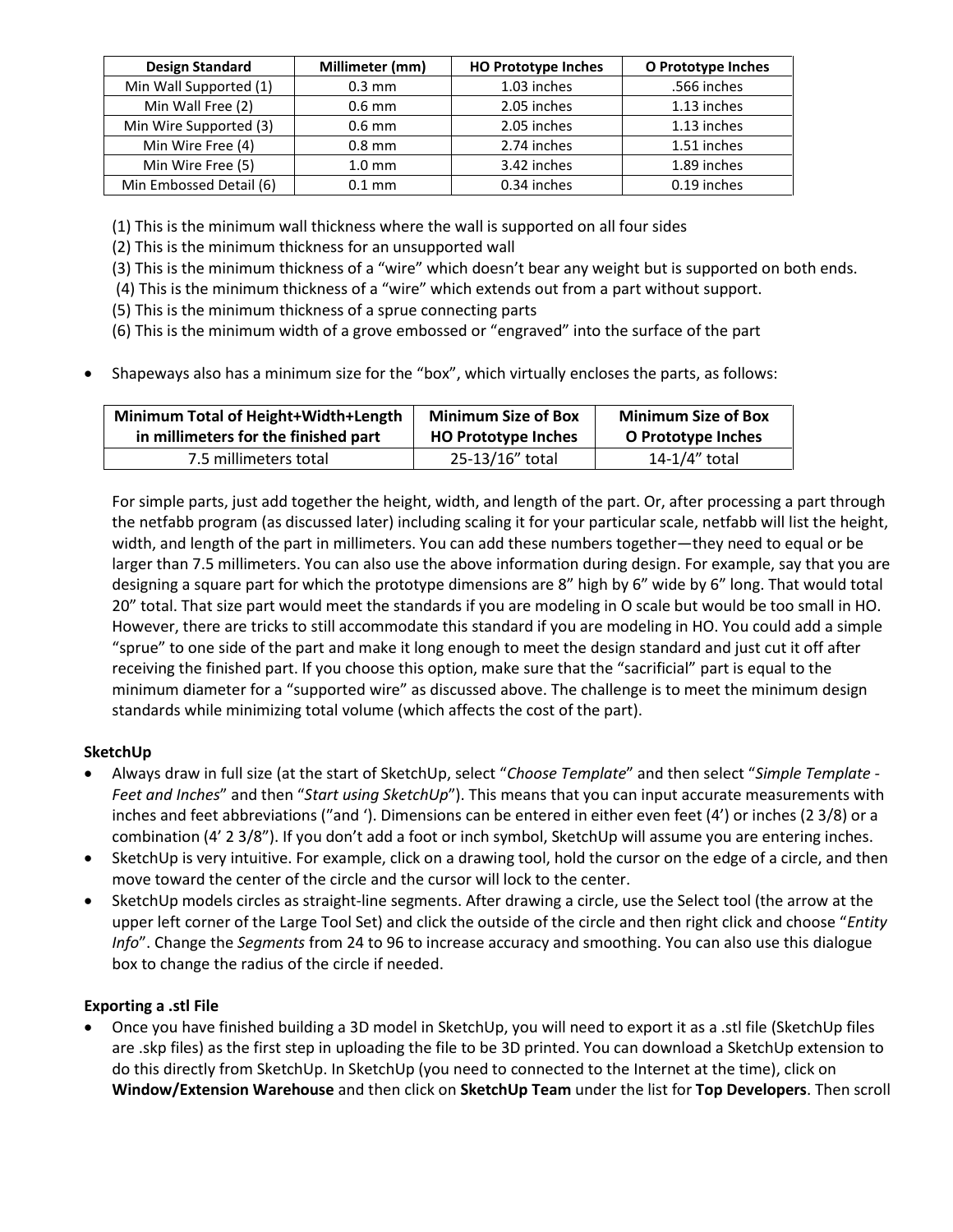down to "*SketchUp STL by SketchUp Team - Import and Export STL files for 3D printing*". Download this extension which will install itself under the File menu.

 Once a part is finished (or I want to upload it to test the results to date), I export it using **File/Export STL**. I will save the resulting .stl file in the root project folder to separate it from the SketchUp files. I save that file with the same name as the most recent SketchUp project .stl file. When you choose the menu **Export STL** option, you may get a message "*No objects selected. Export entire model?*". If so, select "*Yes*" and then select the "*Inches and Binary*"option.

# **netfabb Download**

 One more step is needed prior to uploading a .stl file to Shapeways for printing. That process involves 1) converting the part from full-size inches to full-size millimeters; and 2) rescaling the part to your modeling scale; and 3) checking your model for errors and fixing any problems. This can be accomplished using a free program called netfabb (with a lower case "n"). Go to Shapeways and the download for this program at

www.shapeways.com/tutorials/how to use meshlab and netfabb

and click on the download. (You do not need to download meshlab since SketchUp can create the .stl file.) This program does a lot of things but we only need to do the steps listed below. There are two methods to use this program to fix any rescale the part and fix any errors.

# **netfabb tips - Simple Projects**

- The following process has worked for me for all of my projects, which for the most part, have been simple projects. (*Note: I have used this simpler/quicker process even when the netfabb program finds a problem with a project and displays a red warning triangle. However, I have also had problems with parts uploaded to Shapeways after they seemed fine in netfabb. If you upload a part to Shapeways and it appears corrupted, you might run the same .skp file through the set of instructions for more complex projects (next section).*
	- o Open the SketchUp .skp file in netfabb.
	- o From the drop down menu, select **Part/Convert Units** and then choose the **Inches to mm (scale up by 25.4)** menu item to convert the part from inches to millimeters.
	- o From the drop down menu, select **Part/Scale** command and use the *Scale Factor* based on the desired final scale (you only need to input it in one of the X/Y/Z input boxes.) Input the scale as a decimal; the number to be inputed is equal to 1 divided by your scale factor (1/87 for HO, 1/48 for O, etc.) For N scale input *0.00635*, for HO input *0.01149*, for S scale input *0.01563*, and for O scale input *0.02083*. Input the scale factor in one of the input boxes and select **Scale**.
	- o From the drop down menu, select the **Part/Export part/As STL** command.
	- o If it says you have errors, click the **Repair** button and then click on the **Export** button after the problems have been repaired.
	- $\circ$  I save that .stl file with the name that I want it to appear in Shapeways, i.e., the final project name.
	- o When closing the program, it asks whether I want to save the project. That is the part under the name I opened it so I simply choose "No".

# **netfabb tips - Complex Projects**

- For more complex projects and if the file has the red warning triangle in the lower corner, use this process:
	- $\circ$  Open the SketchUp .skp file in netfabb. There may be a red warning triangle in the lower corner but ignore it for now.
	- o From the drop down menu, select **Part/Convert Units** and then choose the **Inches to mm (scale up by 25.4)** menu item to convert the part from inches to millimeters.
	- o From the main drop down menu, select the **Part/Scale** command and input the *Scale Factor* based on the desired final modeling scale (you only need to input it in one of the X/Y/Z input boxes.) Input the scale as a decimal; the number to input is equal to 1 divided by your scale factor (1/87 for HO, 1/48 for O, etc.) Therefore, for N scale input *0.00635*, for HO input *0.01149*, for S scale input *0.01563*, and for O scale input *0.02083*. Input the scale factor in one of the input boxes and click on **Scale**.
	- o Click on the Red Cross on the main/top menu to **Repair** it.